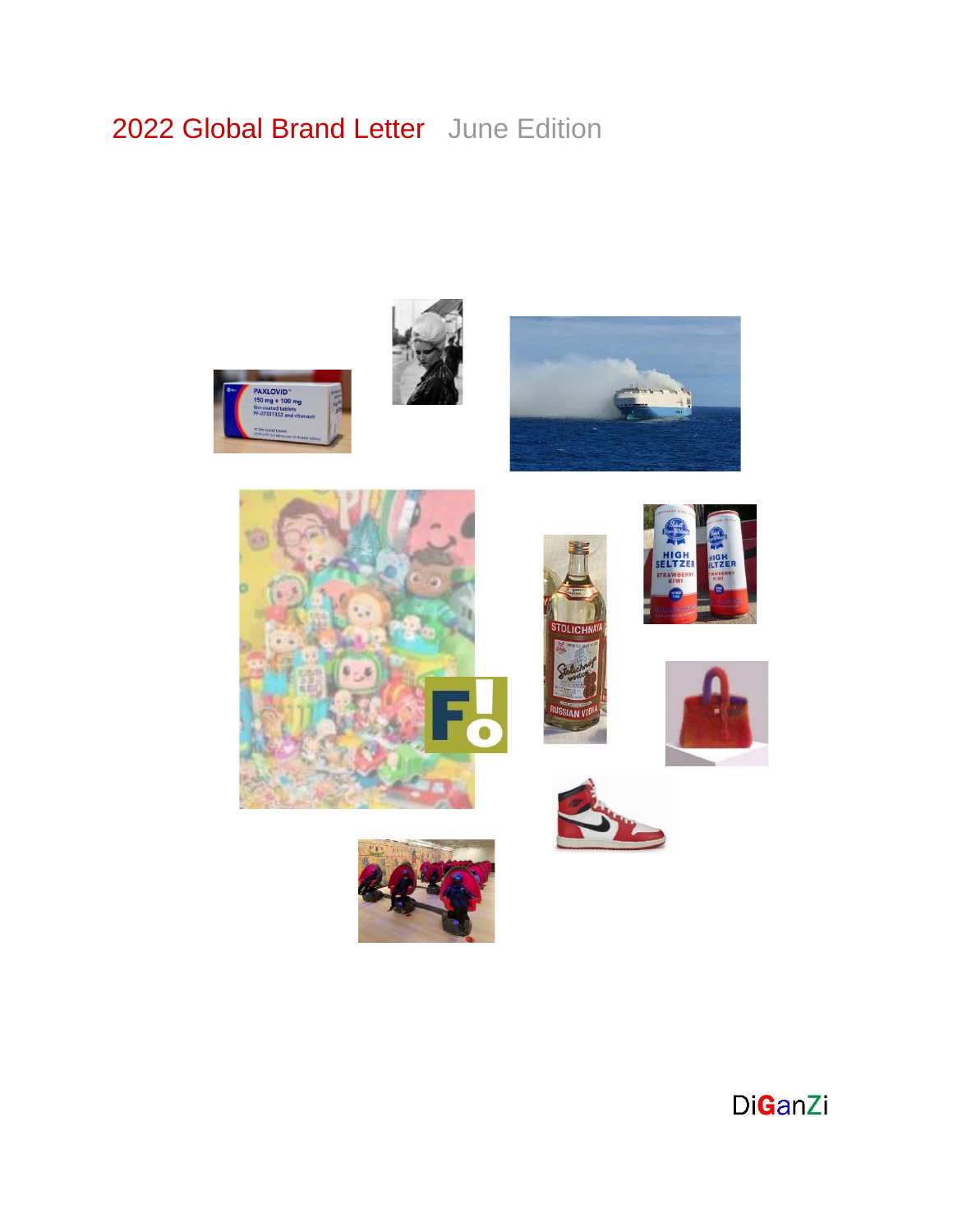# 2022 Global Brand Letter June Edition

"I am losing precious days. I am degenerating into a machine for making money. I am learning nothing in this trivial world **of men. I must break away and get out into the mountains to learn the news." - John Muir**

**"When in doubt, have a man come through a door with a gun in his hand." - Raymond Chandler**

**"A clown car crashing into a gold mine." - Mark Zuckerberg ca. 2013, about Twitter**

Smash cut to a false narrative which permabans profit with purpose. Let's not engage in de-platforming denialism or kratom-induced wacktivism. A monkeypox on your houses, BAYC. You can't get me to join The Great Resignation. Forget code-switching. I'm up to my ears in Greenium. There will be no dimensionality, no impact investing, only integrated clienteling.

"This is the most important interview of all time, it solves the human condition & ends all the turmoil & suffering in the **world & finally makes sense of our lives." - internet ad line**

### Advertising

*Department of Exponential Buyer Beware:* 1.5bn product reviews are received by **Amazon** each year. In 2020 the well-meaning colossus stopped more than 200 million suspected fakes. A glut of suspicious reviews continue to regularly post in stores on eBay, Walmart and Etsy. Amazon sued the two major review brokers who engage in overt robotic algorithmic exploitation. Follow the money: who benefits?

In an Egyptian tv ad for **Citroën** featuring a pop star, the driver uses his car's camera to photograph a woman crossing the street, without her consent. The commercial concludes with them driving away together. Apparently the agency hadn't read the research available, which indicates 98% of Egyptian women reported getting harassed at some point in their lives, or a UN study that 83% of Egyptian women did not feel safe or secure in the streets. The ad was withdrawn, with apology. It's misleading to believe that taking an unsolicited picture from your car in Cairo could lead to a date. Instead, men could face imprisonment.

The FAA revoked the licenses of two flying aces who attempted a daredevil switcheroo over the Arizona desert. The stunt, live streamed on Hulu, had no spectators present, and no one was injured. **Red Bull Air Force**, a sponsored team specializing in aerial tomfoolery, trusted that the pilots could swap cockpits midair during synchronized nosedives at 14,000 feet. Oops, one of the Cessna 182 planes crashed, only the other returned. The FAA had earlier denied a request to exempt the pilots from regulations, and fined the squadron leader \$4932 for abandoning his pilot seat and operating a plane in a careless and reckless manner. Red Bull called the stunt "partially accomplished", the license revocations a matter between the agency and the pilots, and said the company looked forward to its continued friendship with them.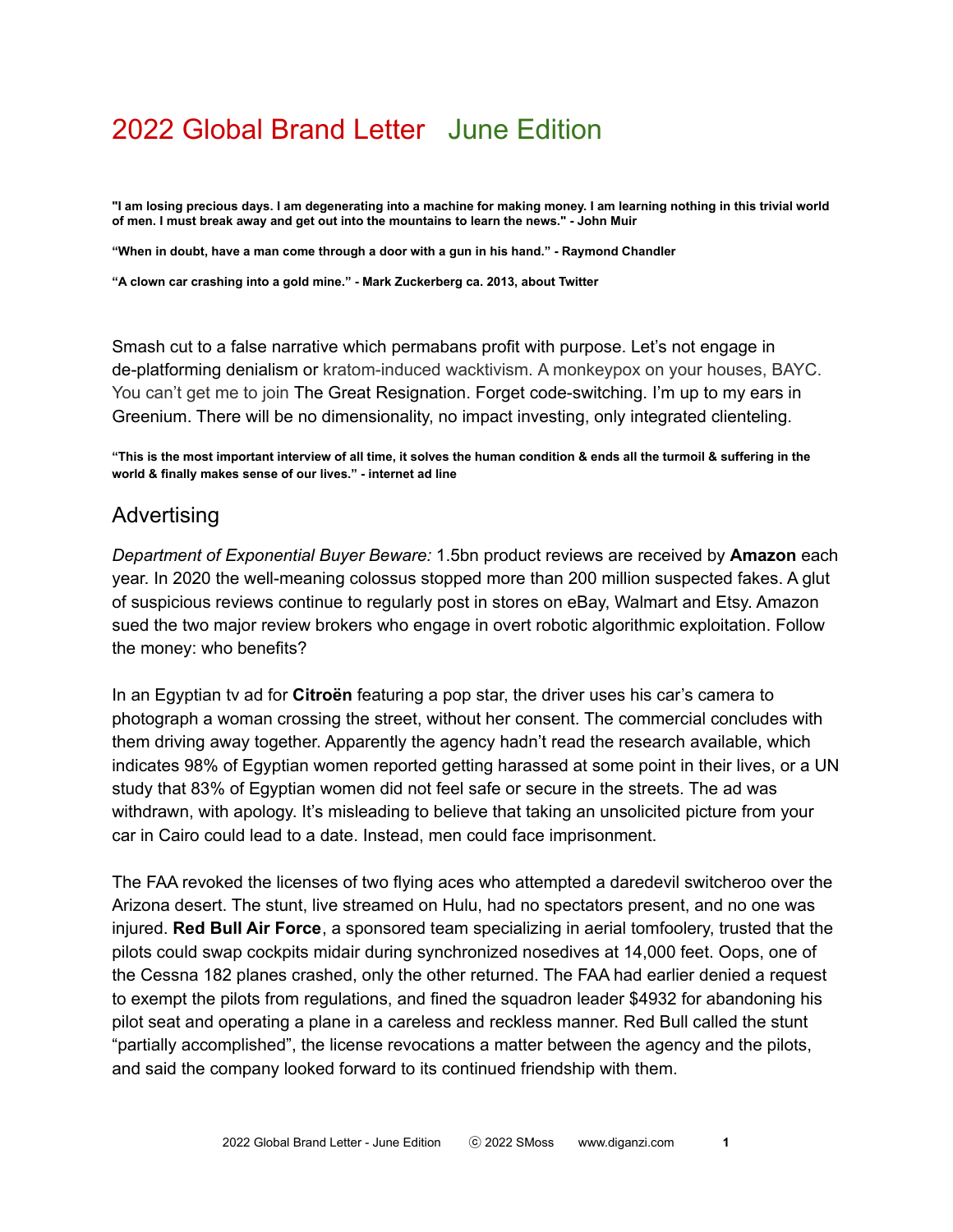Brand misfire, from the founder's bio on the website of the company who built the automatic rifle used by the Uvalde elementary school shooter. *"Daniel Defense got its start because Marty's golf game sucked. He would spend most of his free time unwinding on the golf course, until the* day a friend invited him to shoot his AR. Every shot he fired filled him with a satisfaction he'd *never before experienced. Marty would purchase his first AR this same year."*

**"I would prefer an intelligent hell to a stupid paradise." - Blaise Pascal "Can you let me go to hell the way I want to?" - Wild Bill Hickock "Hell is lowering your standards and getting comfortable with it." - Bette Davis**

# AI

Surveillance capitalism will soon further enlarge its footprint in the marketplace. On track to reach 100 billion facial photos in its database within a year, **Clearview AI** plans a massive expansion beyond the law enforcement category into virgin territory. Potential new intrusions into your private life: monitoring *the gig economy*; *gait analysis*, that is, identifying someone based on how they walk; your *location*, even if not disclosed, detected from a photo you've innocently posted; *fingerprint*s, scanned from afar.

**"Delusions of grandeur are especially infectious for the semigrand." - Walter Yetnikoff**

# **Celebrity**

When Gap revealed a multi-year collaboration with billionaire rapper **Kanye West** in June 2020, its shares rose wildly. Ye, as he prefers to be known, contracted to design a line of apparel. He brought a link with street wear, connections with high fashion from his crossover deal with Balenciaga and added value with Yeezy, his footwear partnership with Adidas. But high profile problems surfaced as the musician's messianic persona soon overshadowed any collaboration. He was suspended from IG after directing a racial slur at popular talk show host Trevor Noah, made bitter remarks concerning his ex-wife Kim Kardashian and her boyfriend, was canceled from a Grammy appearance, and a change.org petition which received 40k signatures called for the Coachella festival to drop him as a headliner. Gap shares slipped. The parent brand operates in the mid-market retail apparel segment and their target consumers are already squeezed by inflation. Proof positive that sometimes a celebrity tie-in isn't enough to automatically make a brand cool or profitable again.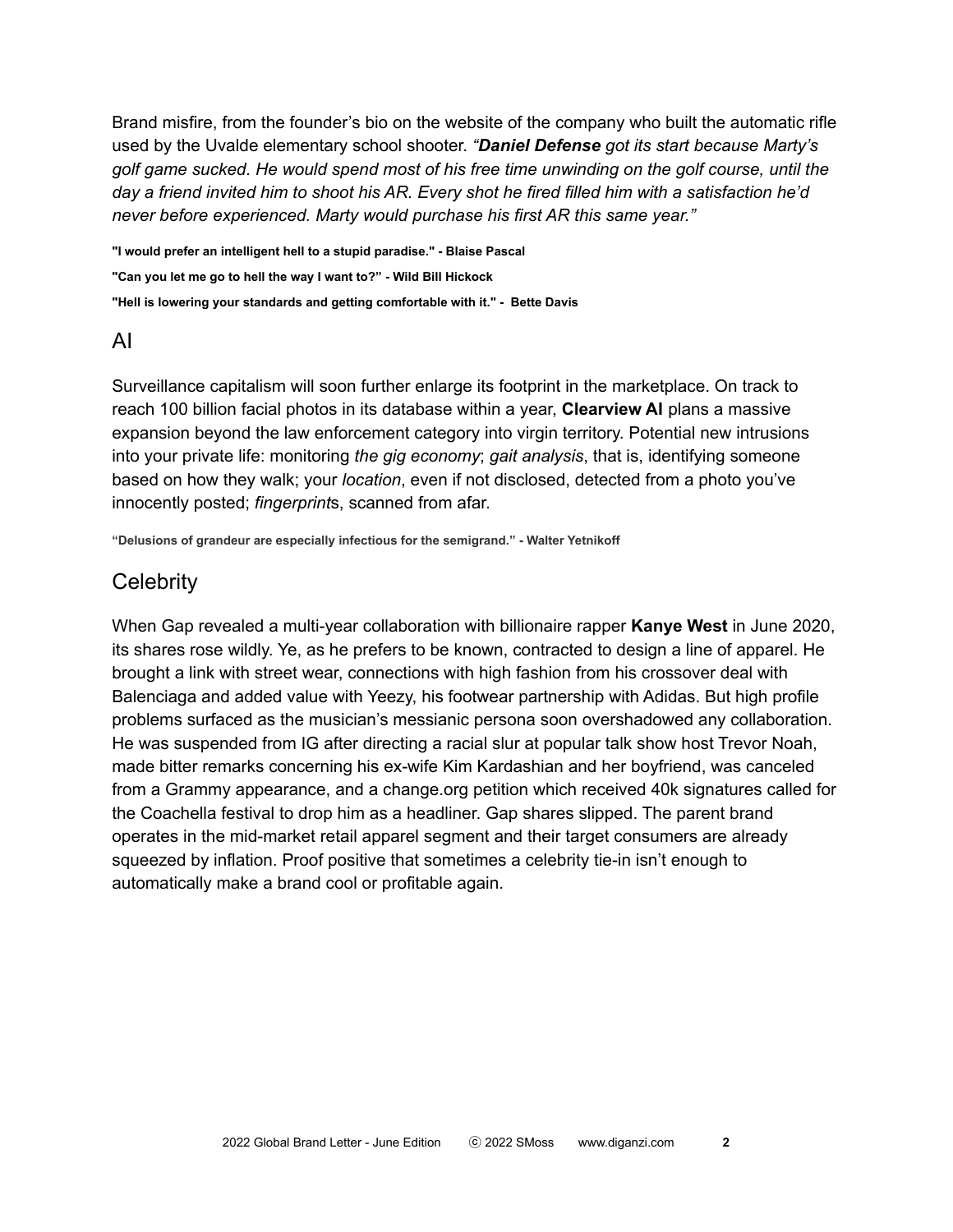# **Epiphanies**

#### **AN EXTRAORDINARY POST-PANDEMIC INVESTIGATION INTO CONSUMER FOOD BEHAVIOR**

In the face of a **global food crisis**, you're witnessing a scramble in the mass food category to build relevance, sustain and extend market share for *iconic brands*. It's a response to COVID-related supply chain disruptions combined with massive transformations which appeared over the last two years in how cloistered people got their information about brands. Hence you'll see many unconventional, bizarre, and incongruous collaborations and rebrandings designed to capture attention in social media feeds. This wave of rebranding characterizes post-pandemic reinvention in many industries. The messages combine whimsy and consumer interest and must stand out among celebrity videos, funny memes and eye-catching tweets. Another result is that a glut of challenger brands - that is, smaller brands trying to disrupt existing niches - joined the fracas.

### **POP QUIZ**

Guess the extension, new product category or partner for these established iconic brands:

#### **1. Hormel Spam**

The mysterious globally-known lunch meat attached its brand to Hasbro's Yahtzee *board game*

#### **2. Jelly Belly Candy Co.**

Provided signature color options for 5 new Reebok *shoe styles*

#### **3. Oscar Mayer Bologna**

Partnered with Korean skincare company Seoul Mamas to create a replica bologna *moisturizing face mask*

#### **4. Kraft Heinz Macaroni & Cheese**

Developed an m&c flavored *ice cream* with Van Leeuwen

#### **5. Green Giant**

Created cauliflower-flavored marshmallow bunnies with Peeps *candy brand*

#### **6. Oreo**

Lent its name and image to Dollar General *branded housewares*

#### **7. Grey Poupon**

Ubiquitous mustard offered *wine* under its brand identity

#### **8. Taco Bell**

Fast food giant launched Jalapeño Noir flavored *wine*

#### **9. Arby's**

Restaurant chain introduced Curly Fry-flavored *vodka*

#### **10. Old Bay**

Added their proprietary food seasoning flavor to a branded *vodka*

The nostalgic 81-year old **M&M's** candy brand revamped its mascots to better appeal to a new consumer base, Gen Z customers. The snack candy beloved in entitled rock star dressing rooms was given a makeover to express a less anxious, less sexy, genderless, more inclusive, welcoming and unifying brand identity. Green cast off high-heeled go-go boots, traded them in for cool, laid-back sneakers, gained confidence. Brown, the brainiac, put on sensible pumps. Yellow is no longer a ditz, and Orange adopted a sunny outlook.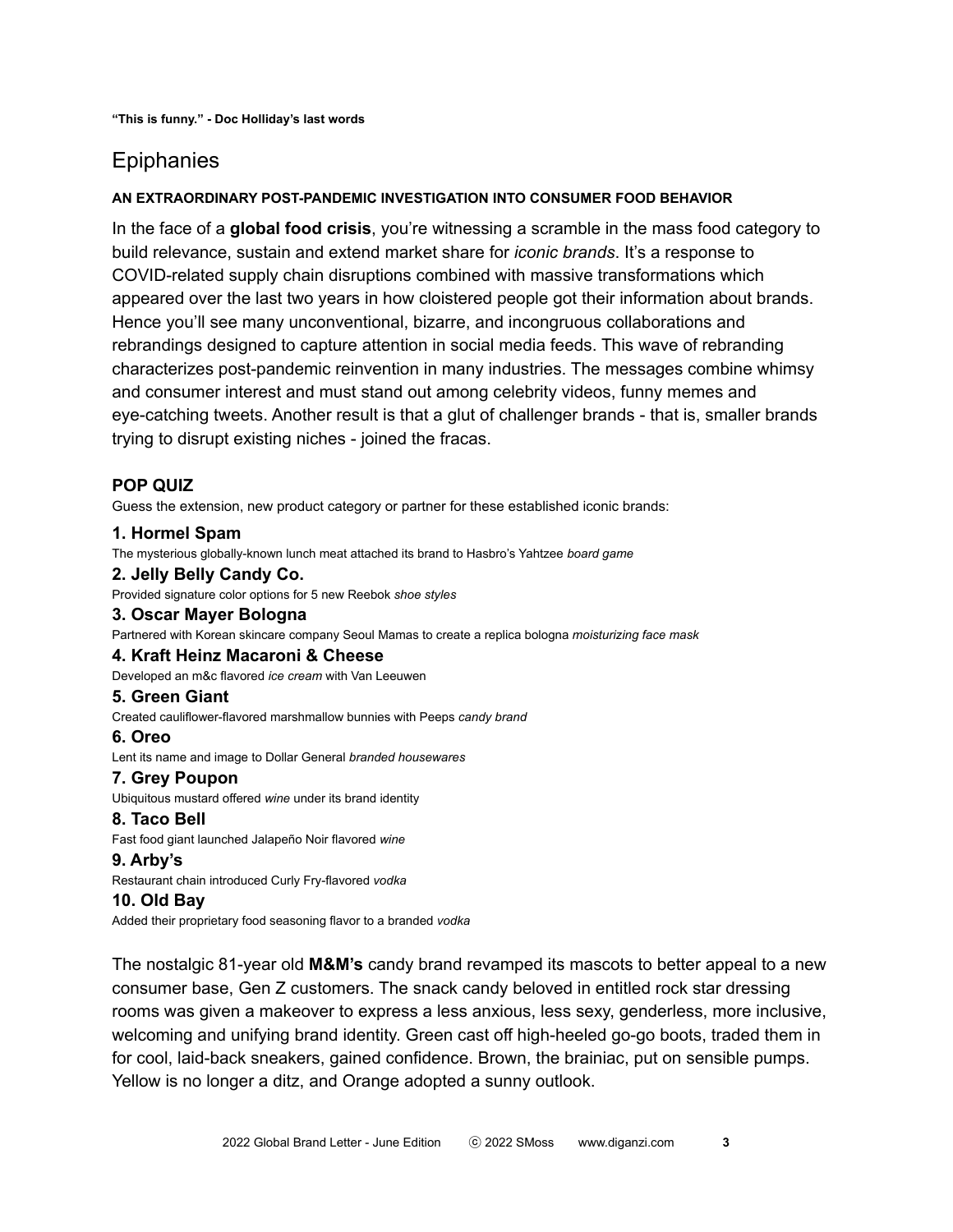**Hostess Brands**, a junk food phoenix, saw resurrection thanks to nostalgic brand advocates and new VC ownership. In its second incarnation the producer of Twinkies and Ding-Dongs perceives increased threat from *better-for-you* food competitors.

Sales growth of **plant-based foods** showed signs of slowing in 2021. While brand awareness remains high, trends did not favor the category: the pandemic brought along diminished focus on health-oriented eating choices. The market opted for comfort foods. A joint venture between PepsiCo and Beyond Meat is about to inject more promotion dollars into the category.

With \$300bn in global sales, the **natural foods category** sought unnatural partnerships. Hoping to replicate the success of Patagonia Provisions' line of sustainable pantry items like smoked venison links and cacao-goji power snacks, Reese's Pieces and Heath Bars plan healthy brittle product launches. Cartoon franchise SpongeBob will dive into purified water. Incredibles and Toy Story plan to animate new trail mix brands.

The first wave of Big Food **cannabis-infused beverages** came to market. Pabst Blue Ribbon High Seltzer and Molson Coors ignited competition with 10-year old natural carbonated drink brand Jones Soda Company, who launched their new *Mary Jones* line, get it? The emerging problem in the industry is a new flavor of brand hijacking, cannabis-infused copycats across all categories. What resembled commercial gummy candies made by Nestlé - actually THC candies - were accidentally given out in food boxes to 63 people at a Utah food bank, resulting in hospitalized children. Nobody perished from overdose. Copycat packaging of this type (*Double Stuff Stoneos*) caused major food brands to call on Congress to do more to prevent proliferation of products that mimic well-known brands. Many of the marijuana-infused products are sold online, thus harder to regulate or shut down.

Food delivery services like Door Dash, Deliveroo and Uber Eats were nourished during the pandemic. The popularity of in-home dining fostered **ghost kitchens,** which take online orders and prepare the meals in kitchen-equipped trailers. They situate in temporary unused spaces like parking lots. It's a made-to-order means of brand recognition. Celebrity-based businesses rushed into the space. **Wendy's**, which operates 7000 full-serve restaurants in 31 countries, plans to open 200 mobile branded locations to fulfill orders.

#### **AND NOW BACK TO OUR REGULAR PROGRAMMING**

Look for more **counterintuitive pairings**, especially in fashion. Designers and brands gravitate toward associations with celebs, crazes and causes that boast big pre-existing fan numbers. Couture brands view content as another form of art, and issue limited editions largely sold online that encourage a perception of urgency among consumers. Limited quantities and choreographed product drops create a sense of scarcity. The popular online game *Fortnite* released an eyewear line, with 2 styles featuring blue light filter lenses that enable long-duration screen play.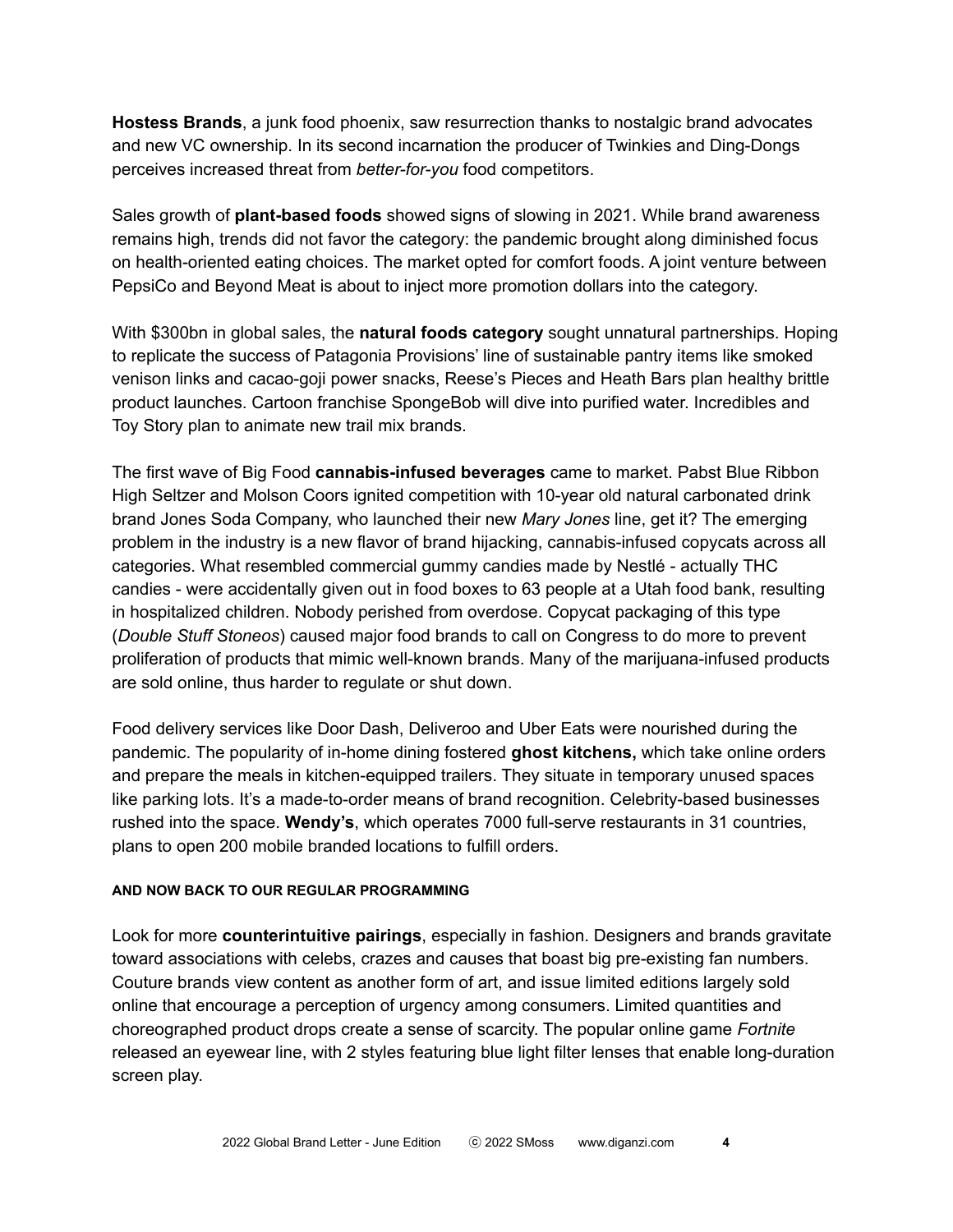The 1997 *Think Different* ad campaign by Chiat/Day for **Apple** started the trend of marketing individualism, though it was intended to counter the *Think* campaign run by competitor IBM. The current, oversaturated **Audemars Piguet** *Icons* campaign continues that thread, touting humility as the prime virtue. **Moncler** has paused the *Genius* ad program, returned strategic focus to their main collection, planned a push into technical apparel, and will innovate D2C retail. *Genius* is slated for relaunch next year with a focus on Gen Z customers.

A new interactive attraction has opened at the **Legoland** California theme park which enables you to build, test and race your own LEGO **Ferrari**.

There wasn't a dry eye in automotive luxury when the cargo ship **Felicity Ace** caught fire and sank between the Azores and Portugal on March 1. Over 4000 luxury vehicles among them Porsches, Bentleys, high end VW EVs and bespoke Lamborghinis now garage 2 miles below the surface of the Atlantic Ocean. It's suspected that the fire started in electric car batteries. Estimated insurance damages \$400m, but speculation that fraud is involved. The ship rests outside Portuguese jurisdiction and underwater salvage would be costly and complicated. Showrooms across the USA thrash about to meet demand for vehicles.

You've heard of Meng 萌 culture? It translates as "cute" in Chinese. In the West, precious, cartoon-inspired designs are only meant for the eyes of children and not adults, who buy luxury to feed their hungry souls. But in Meng-influenced China, cute designs have appeal to both children and young adults. According to the Meng rhetoric, appearing pretty and harmless is the ultimate form of sexiness. This preference for childlike cuteness is the opposite of the typical ideals portrayed in Western luxury advertising, which center on maturity, sophistication, and seduction. The Beijing 2022 Games' official mascot, **Bing Dwen Dwen**, a Meng-ish panda wearing an icy body shell, went viral in China. Alert to the local preference for cuddly things, Games organizers called for "one Dwen at each family." In Beijing people obeyed, and stood for 5 hours in a slow-moving 900 foot line outside the licensed flagship store. Cuteness has become a key to local Gen Z and millennial marketing. As Meng culture extends its influence beyond China in this interconnected world, will brands that swap glam for cute have an edge in the Gen-Z market?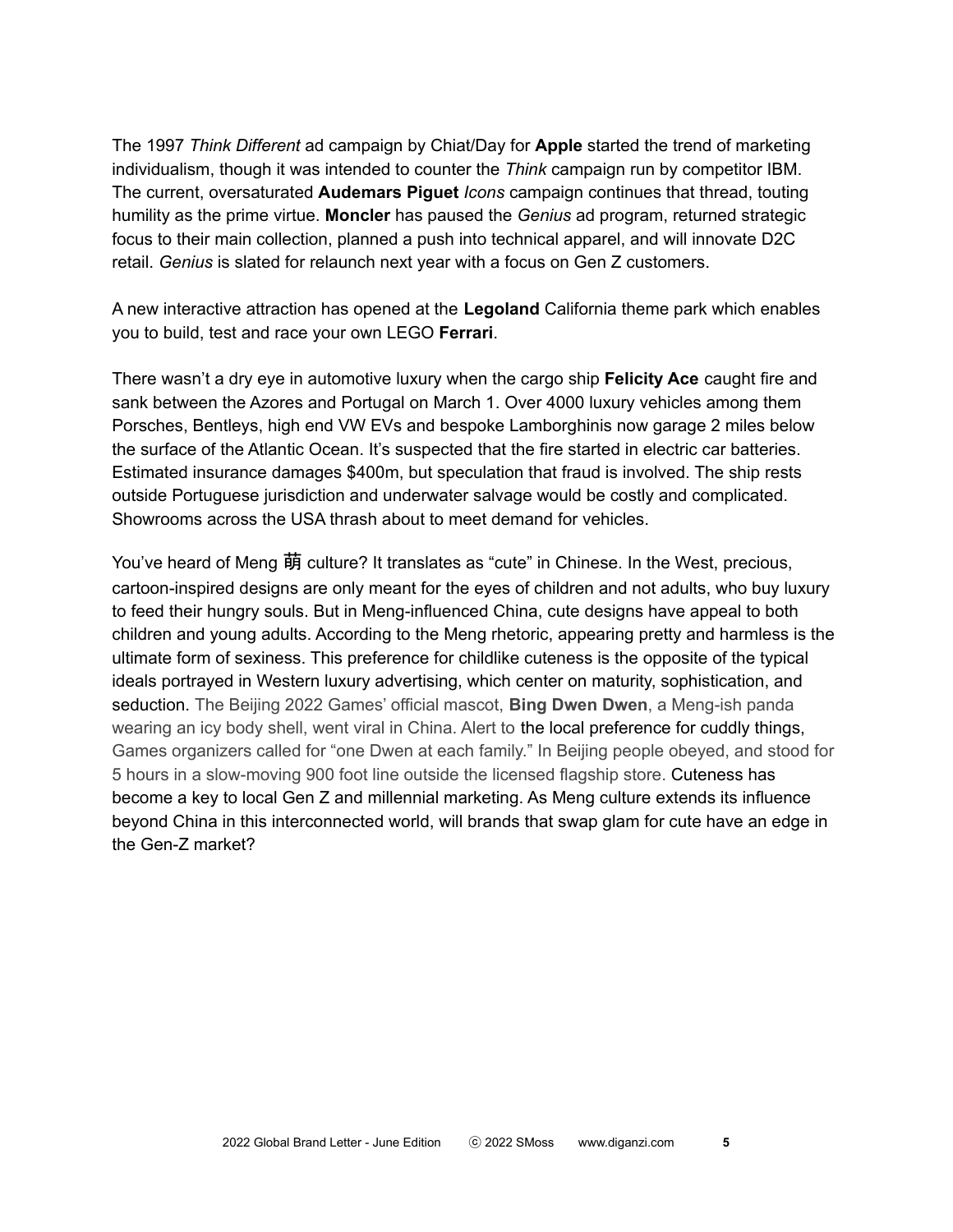Легенда гласит, что производство началось в Ленинграде в 1943 году. В 1972-м «Столичная» стала первой водкой премиум-класса, импортированной в США и поступившей в продажу под рекламным слоганом "Только водка из России - настоящая русская водка!" Пациенты с Мэдисон-авеню покупали ее по непомерной цене как обезболивающее средство, которое они предпочитали всем прочим. После конфликта с российской властью (или олигархами, или Путиным) – свидетельства расходятся основатель Юрий Шефлер отправился в добровольное изгнание и перенес производство в Латвию. После начала специальной военной операции России в 2022 году, бренд хочет выступать за мир в Европе и солидарность с Украиной, а в производстве использует только словацкое сырье. В следующий раз, заказывая коктейль мартини, просто просите **Stoli**, ребрендированную в настоящую 100% нерусскую водку.

Legend has it that production began in Leningrad in 1943. In 1972 it became the first premium vodka to be imported to the USA, marketed under the slogan "Only vodka from Russia is genuine Russian vodka!" Exorbitantly priced, it was the preferred anesthetic for Madison Avenue admen. After a dispute with the Russian state or oligarchs or Putin accounts differ - founder Yuri Shefler self-exiled and moved production to Latvia. Following Russia's 2022 special military operation, the label wishes to stand for peace in Europe, solidarity with Ukraine, made from only Slovakian sources. The next time you order a martini, simply ask for **Stoli**, rebranded as the genuine 100% non-Russian vodka.

#### **Russian translation by Dmitry Petrov ptrpvlpetr@gmail.com**

**"How about if I sleep a little bit longer and forget all this nonsense." - Franz Kafka**

IP

Venture capitalists cite the hottest trending business resales: **content companies**.

**NFT owners** now seek to attach tangible value to virtual tokens. *World of Women* (WoW), a metaverse space, will sell licensed products like dolls, collectibles, figures, costumes and accessories based on its NFT designs, online and in brick-and-mortar stores. They're also setting up film and tv deals. *Bored Ape Yacht Club* opens a restaurant in LA, Bored and Hungry, a pop-up location. *Food Fighters Universe* announced the first NFT-backed restaurant group to exist in both the Web3 digital world and in the physical world. "You'll be able to do things in the metaverse that you can't do in real life," the founder said, but did not divulge details. In NYC, *The Flyfish Club* requires the purchase of a \$3400 NFT for membership.

Why seek out the real thing when you can have a **location based experience**? Immersive exhibition spaces promise bespoke digital art experiences and refer to themselves as *true cultural destinations*. In the Sixties we called this stuff light shows. Since its opening, French production company Culturespaces' original van Gogh show in **Paris** has drawn over 1.4 million visitors annually, average admission €15/person. Animated 30-foot images from Vincent's most famous paintings move around, synchronized to an original score. This month in **NYC**, their first North American spectacle opens, an immersion into the work of Klimt, in a renovated 33,000 square foot landmark building. The same company also owns Frieze Art Fair. In **Washington DC**, National Geographic presents an immersive experience which allows audiences to enter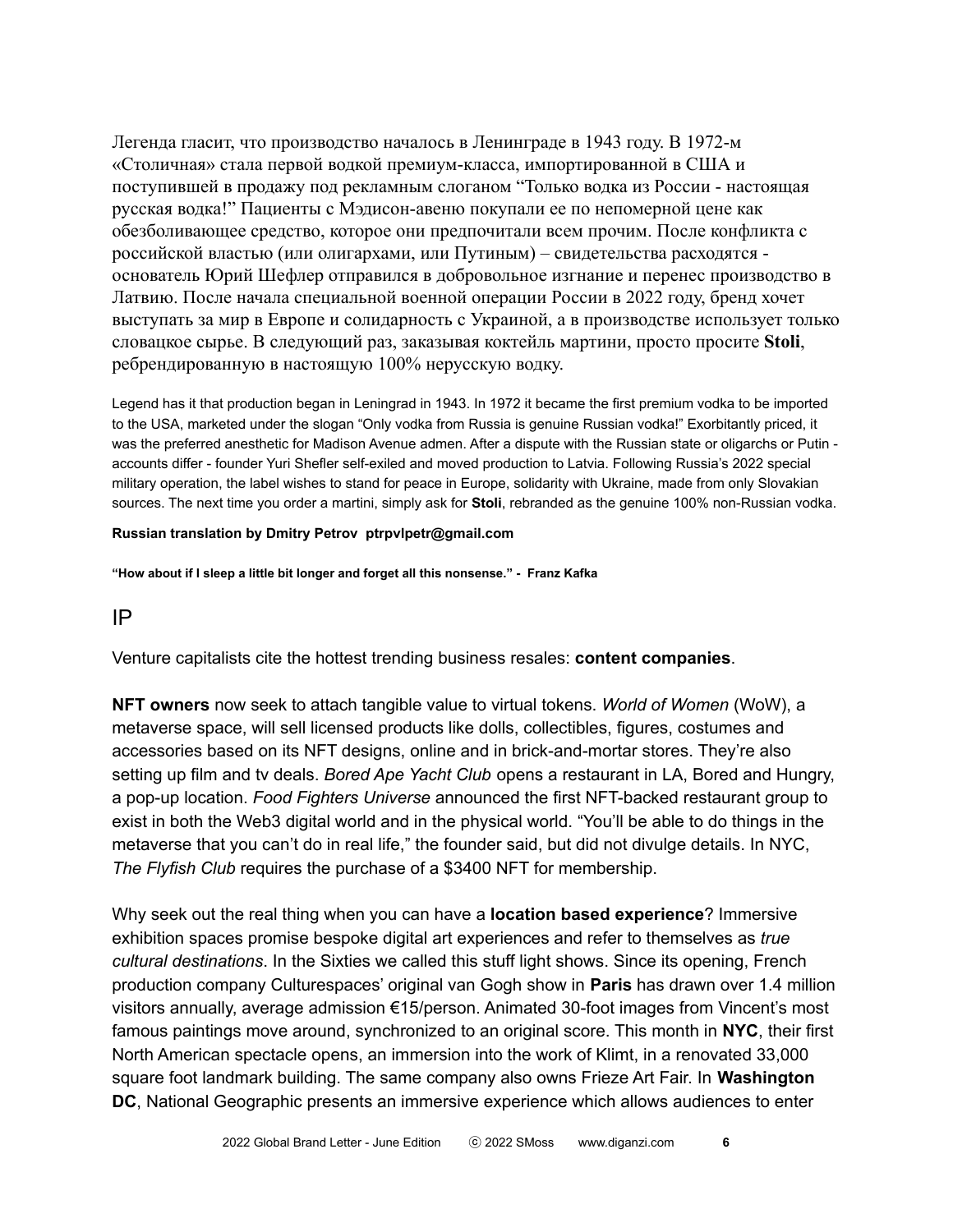the tomb of boy king Tutankhamun while seated in rows of bright red VR chairs. In **Las Vegas**, a new escape room experience themed on the highest grossing horror movie of all time **"**IT", a popular novel by Stephen King, intends to scare the daylights out of you and your wallet. In addition to 20 interactive rooms, state of the art special FX, lighting, animatronics and live actors, a retail store features photo opportunities and exclusive jaw-dropping merchandise.

## *rückkehrunruhe* - the feeling of returning home after an immersive trip only to find it fading rapidly from your awareness

Once upon a time it was the song "White Christmas". Now, the world's most valuable copyright has got to be **Baby Shark.** The first video to ever reach 10 billion views on YouTube sailed past "Despacito," which had topped the charts in November 2020 with 7.7 billion views of its own, and now sulks in the distant #2 spot. The children's anthem about a juvenile elasmobranch, created by Pinkfong Company of Seoul, inspired a viral dance challenge, topped music charts, launched an animated series on Nickelodeon, dominated global merchandise licensing, has a forthcoming live world tour, stars in its own interactive games, and can be found in multiple NFT forms. And shows no signs of going away. Irving Berlin is turning over in his grave.

#### **"I must also have a dark side if I am to be whole." - Carl Jung**

## Metaverse

Garbology is a form of observational research which studies consumption trends within a target population, community or culture by analyzing its waste. A researcher at the University of Oregon has spent hours wandering around the online game Animal Crossing, looking for things people have thrown away - in cyberspace. A feature allows exploration of virtual towns used by other players, and this quest searched for in-game items that people had apparently lost or discarded. A new subdiscipline, call it **meta-garbology**, will create useful metrics for the decline of civilization in the virtual rubbish space.

In the metaverse, you'll never be lonely again. The days of just sitting there playing by yourself are soon to be a thing of the past. *Interaction* and *community* are the big keywords, brands are the door openers that fans use to communicate with their friends. Game companies love loosely regulated in-game revenues. Relationships between **video games** and the **metaverse** deepen. Hello Kitty licensed goods are already sold on Azerion's platform for multiplayer games. Soon you'll be able to connect there with your very dear friends Tinky, Winky and Dipsy, and for a limited time you may even run into Dr. Who.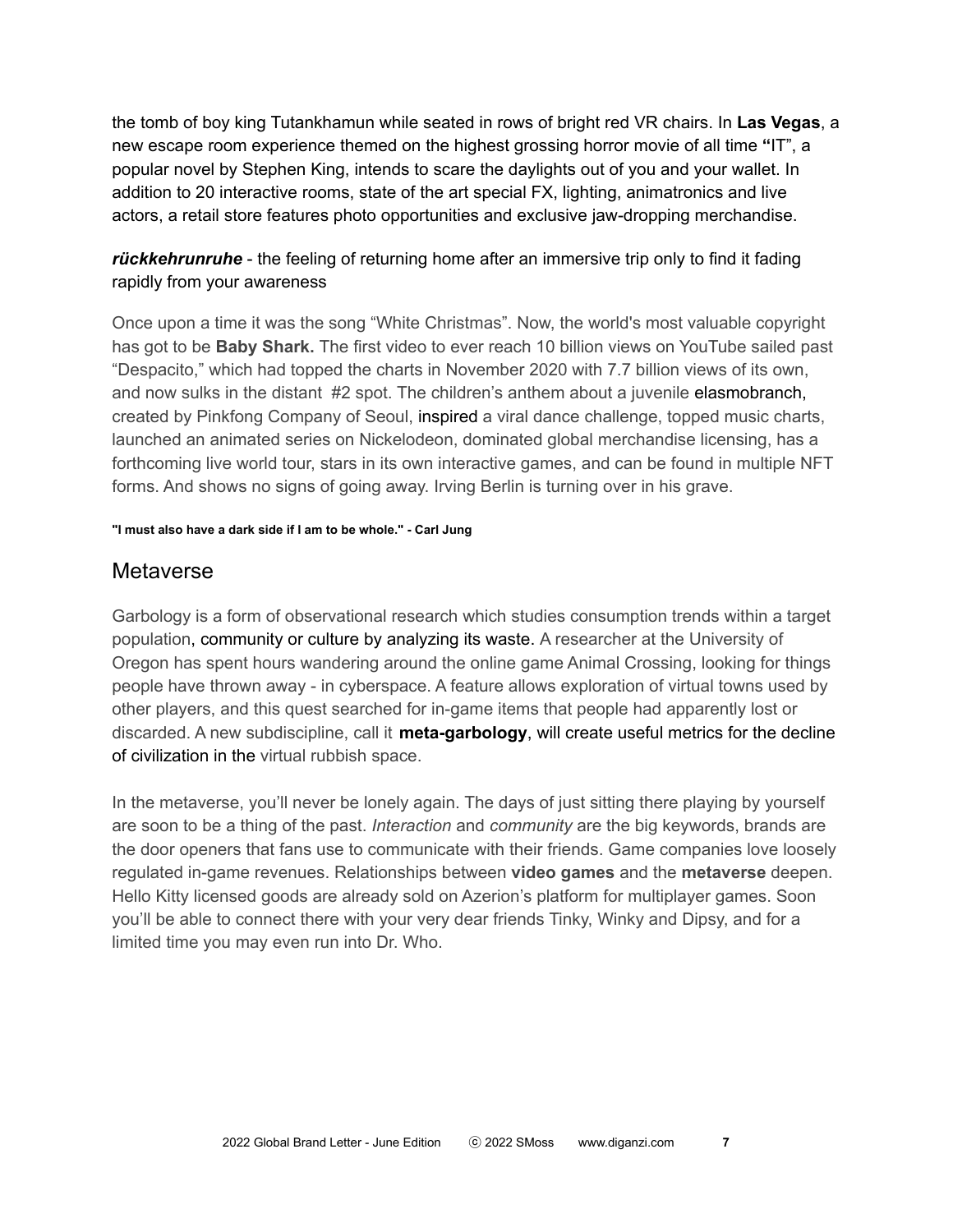NFT technology has raced ahead of branding and trademark protection. Already infringers started a **land rush of trademark claims** in the metaverse. They are staking out homesteads in in-game worlds, 3D virtual real estate, virtual music theme parks and concert venues. In November two trademark applications were filed by third parties for Gucci and Prada logos for metaverse-related graphic applications including downloadable virtual goods, virtual worlds and clothing. A Wild West mentality prevails.

**Hermès** successfully sued artist Mason Rothschild after he sold an unlicensed Birkin-inspired NFT artwork for \$23,000. A 47-page complaint was submitted to NY District Court. Digital dupes depict fur-covered bags shaped like the iconic totes. The MetaBirkins bags, which retail for over \$10,000 in the physical world were first offered at \$42,500 but there were no takers. NFTs depicting fashion items have sold for millions in recent months. Balenciaga and Nike experiment with virtual fashion. Questions remain about how trademark protections for real world items will be enforced in the digital realm. Primary responsibility in disputes is divided between the platform, the brand, and the service provider.

Why infringe when you can simply **counterfeit?** OpenSea sells celebrity trading cards, collectibles, other categories of NFTs. The metaverse clearing house believes 80% of the items created using a tool it offers for free were *plagiarized works, fake collections or spam*. On OpenSea there are several variations of the BoredApe theme using marks similar to the original, offered at significantly lower prices and selling smaller quantities. The dubious works were created to dodge bans from other marketplaces. Once again, legal thin ice. And uh-oh, creation of NFTs is largely irreversible.

#### **"What people in the world think of you is really none of your business." - Martha Graham**

### **Obits**

### **Tova Borgnine, 80**

She was the hypnotic, pitch perfect pitchwoman who handily upstaged her chirpy co-hosts, a serial cosmetics entrepreneur and home shopping promoter who found success with an exotic skin care line. The fifth wife of actor Ernest Borgnine, her makeup boutique first catered to Las Vegas showgirls. She married the Oscar-winning Borgnine in 1973, the fourth time for her, and eventually published a book about how the marriage lasted. She was a firm believer in pre-feminist marital values. In 1976 a syndicated gossip columnist complimented her husband on his dewy complexion. In reply he plugged his wife's cactus face mask, launching Tova's next career as a beauty entrepreneur. Following the mention, hundreds of letters arrived requesting product, and included checks totaling \$56,000. Steve McQueen, Burt Reynolds, Elke Sommer and Charo all endorsed her products. Eight years later her yearly sales had reached \$6 million. In 1991 she became one of the earliest superstars of QVC, the home shopping network, hawking her beauty line and signature perfume. Ernie died in 2012, but she kept the business going. Television was her mainstay. By 2020 her sales averaged \$15-\$20 million per year.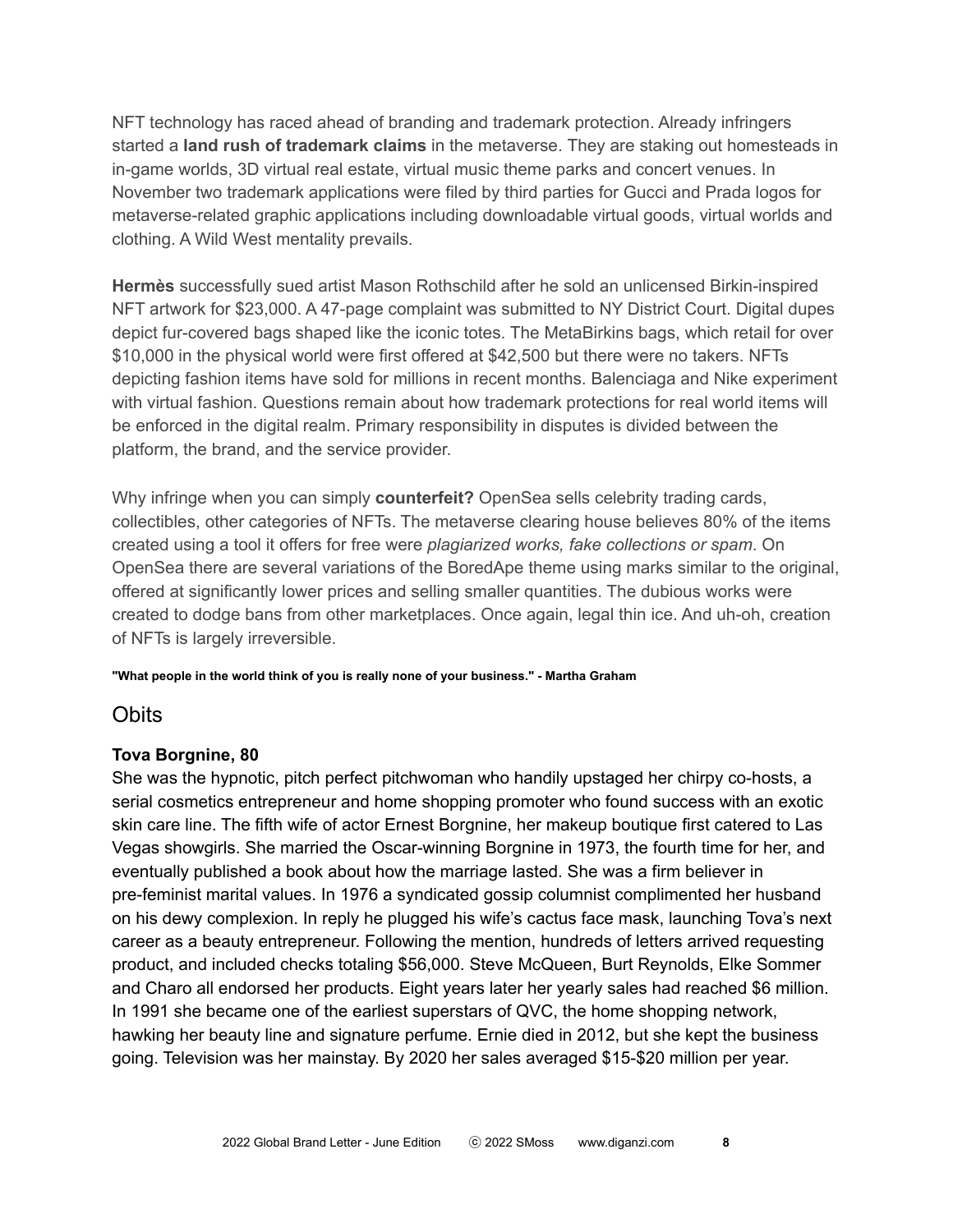#### **Ron Galella, 91**

Starlets spat at him, security men throttled him, Marlon Brando broke his jaw. He was called a creep, a stalker and worse. He regularly bribed doormen, limo drivers and maids. A judge referred to him as the most flagrant of the two-bit chiselers and fixers. The dean of American paparazzi, his photography was both intimate and aggressive. It chronicled stardom through the lens of the ultra-outsider and suggested the dark side of America's love-hate relationship with fame. Galella acknowledged that his prime motivation was mercenary. He stalked Jackie O because there was a lucrative market for pictures of her. She said he made her life intolerable, almost unlivable, with his constant surveillance. *Time, Life, People,* and *The National Enquirer* were regular customers. To his surprise, at end of his career he exhibited widely and had achieved legitimacy, hack no more.

#### **Jordan Mooney, 66**

When she commuted by train from her parents' home in East Sussex, her appearance often cleared entire cars. Conductors would move the girl with the peroxide bouffant, green makeup, and belted Mackintosh for her safety into the first-class car. First she worked as a shop girl at Harrod's, but then was hired by Vivienne Westwood to work in the transgressive London boutique Sex, a retail emporiuim filled with seditionary manifestoes, rubber and leather fetish wear. It was the store that launched the Sex Pistols and ground zero for disaffected teenagers. Jordan performed with Sex Pistols, was known to hurl chairs at the audience. She had an unhappy heroin-filled marriage to the bassist with Adam and the Ants. After their divorce she disappeared and detoxed, then reinvented herself as a breeder of Burmese cats and a veterinary nurse. She was once upon a time the figurehead for a generation of anarchists and anti-Christs, briefly an avatar of Punk style.

#### **Peter Moore, 78**

He was one of a group of Nike execs who worked with Michael Jordan to create Air Jordan 1, a basketball sneaker that became a sales phenomenon and later a valuable collectible. It was the first shoe with a pocket of compressed air concealed in its sole. The shoes originally cost \$65 a pair; a vintage production pair today could go for \$2000. Sales the first year of 1985 totaled \$126m, far beyond Nike's expectations. In 2021 the Jordan Brand of footwear and apparel represented \$4.7bn of Nike's revenues. Moore also reconfigured the Adidas corporate logo, still in use as brand's primary logo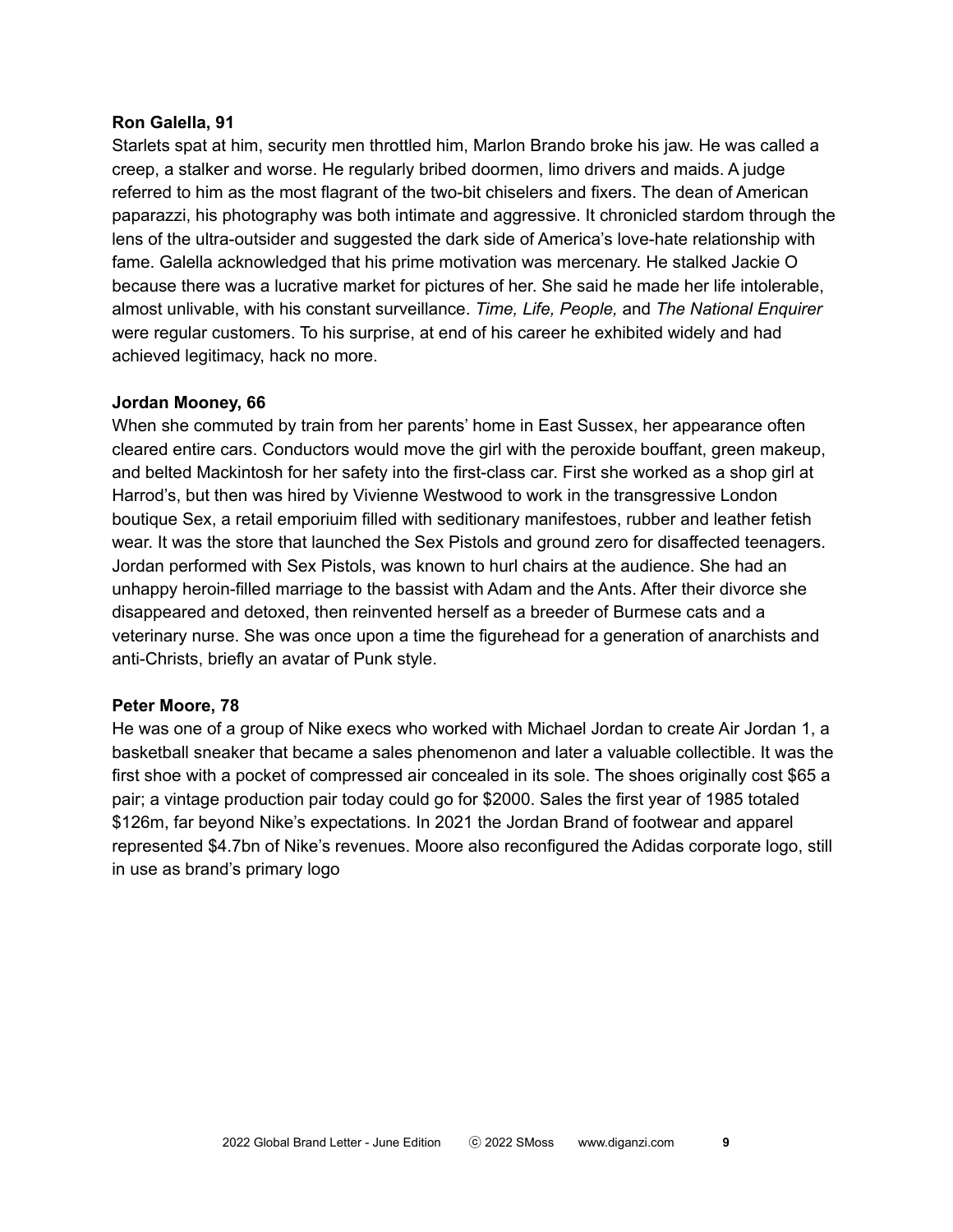**"Shall we sum up Russia's history in one phrase? It is the land of smothered opportunities."**

**- Alexandr Solzhenitsyn,** *The Gulag Archipelago***.**

# Place Branding

The **Idaho Potato Commission** created a limited-edition *French Fry fragrance*. Sold out in four hours.

A new logo rebrand was intended to symbolize the people, their passion and love for the city. **Florence Alabama**'s community's motto is "Live For More". But city fathers spent \$25,000 to outsource the job to a Birmingham firm. An immediate backlash followed. Locals did not feel the new logo registered any of the amazement, delight and pride that the design company suggested it would. The Florence City Council apologized for the logo, "which has brought so much disappointment to our great city."

**"Tell him I was too fucking busy - or vice versa." - Dorothy Parker**

# **Privacy**

If you visit the city of **Houston, Texas**, keep a tight lasso on your personal data. The city has rolled out the first in a series of digital interactive wayfinding kiosks, part of a city-wide initiative to build smart city infrastructure. Y'all, it looks a lot like what is popularly called *surveillance capitalism*. The free and convenient interactive kiosk experience nicknamed IKE is intended to enhance the pedestrian experience and add vibrancy to Houston's urban landscape. It also rustles data on every person who comes near, id's your bluetooth and wifi devices, its cameras record your face, examine your choices and selections and corrals the information.

**"The one who tells the stories rules the world." - Hopi**

# Social Media

How does an article go **viral**? A profile of the singer Sinead O'Connor in the NYTimes by writer Amanda Hess got millions of page views in its first week of publication. While O'Connor isn't completely forgotten (she once tore up a photo of the Pope on *Saturday Night Live*), she no longer occupies the high profile she once did in popular media. Experts weighed in on the phenomenon. Articles which evoke high-arousal emotions like awe, anger, surprise and anxiety are more likely to go viral. Articles which evoke low-arousal emotions like sadness or contentment are less likely to be shared. It turns out that value centers in the brain respond to physical rewards, like chocolate and money. The same regions react when we make decisions about sharing information to strengthen social bonds. The 'share versus read' gap occurs somewhere in the territory between content sharing and deep engagement. So contrary to popular belief, sharing isn't caring. It's chocolate.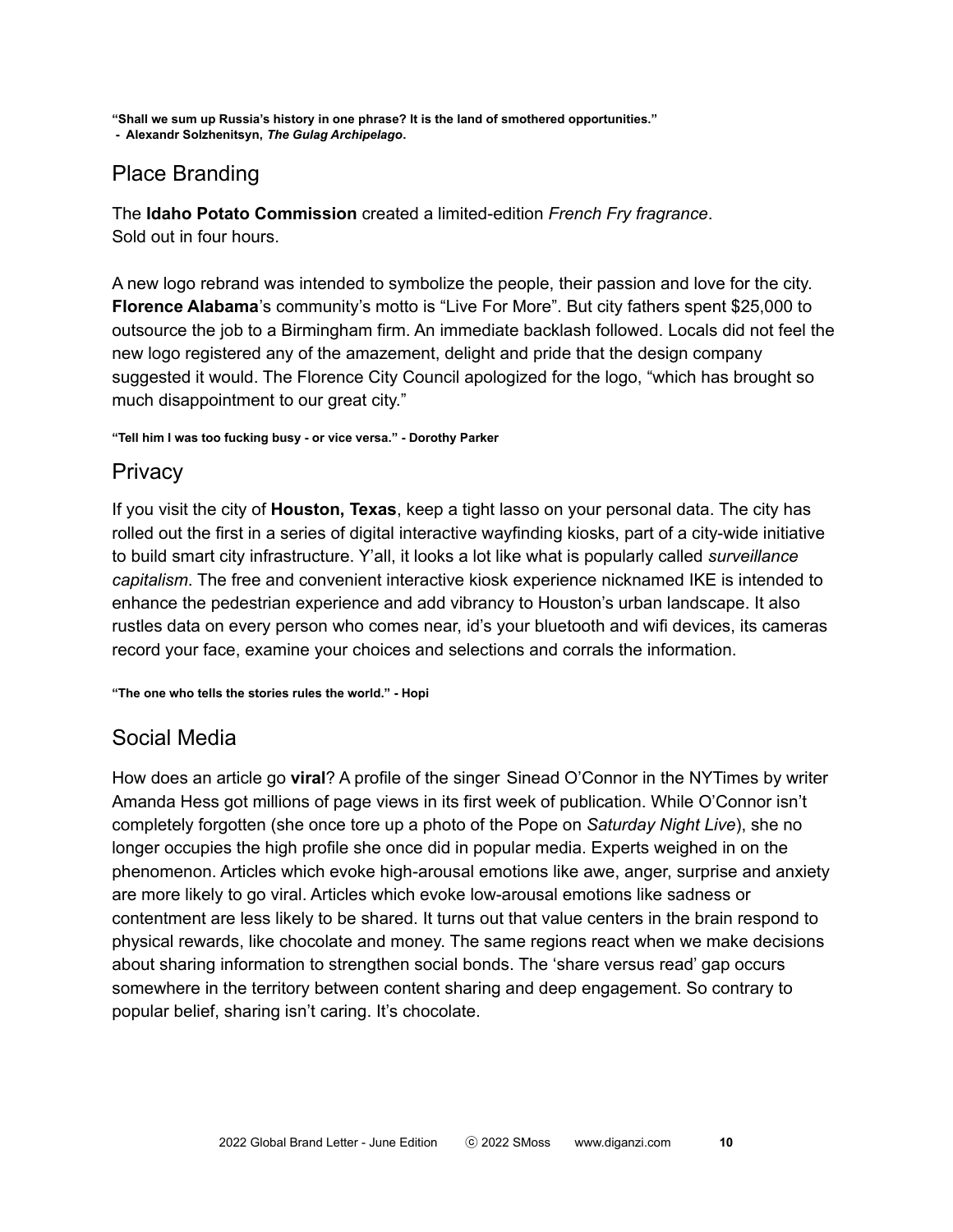#### **"I like those who carefully choose words not to say." - Alda Merini**

### **Vocabulary**

*Aesopian language* **-** In Russia, oblique political talk or reporting using innuendos and hints.

**algospeak -** refers to code words or turns of phrase users have adopted in an effort to create a brand-safe lexicon that avoids getting posts removed or down-ranked by content moderation systems

**chaos monkey** - the name of a piece of software made by Netflix that it called "a resiliency tool that helps applications tolerate random instance failures." It aims to throw content haphazardly into a system to test its robustness.

**clearnet** - the part of the internet governed by attention algorithms, which rewards poorly reasoned instant reaction and/or banal smarm

**cryptic lineages -** oddball viral fragments found in NYC wastewater

**fictosexual -** asexual identity for someone who mostly is attracted to Fictional characters.

**hopium stocks -** where most of Musk's wealth is located, and his potential undoing

**normative dilution** - the concept that it's possible for a thing to become so normalized that we become cynical to it, less likely to forgive, in turn rendering even an authentic apology useless.

**politainment -** the tendency in mass media to enliven political reports and news coverage using elements from public relations, pop culture and journalism to make complex information more accessible or convincing; to distract public attention away from politically unfavorable topics.

**Reality Distortion Field -** what Steve Jobs was known for: *the ability to change doubting minds through charisma, hyperbole and braggadocio*

**secondary perils -** industry classification for last year's huge winter storms in Texas, summer floods in Germany and December tornadoes in the US midwest. All caused the insurance sector billions of dollars in losses.

**sin stocks -** pariah non-ESG securities from defense, tobacco and gambling companies